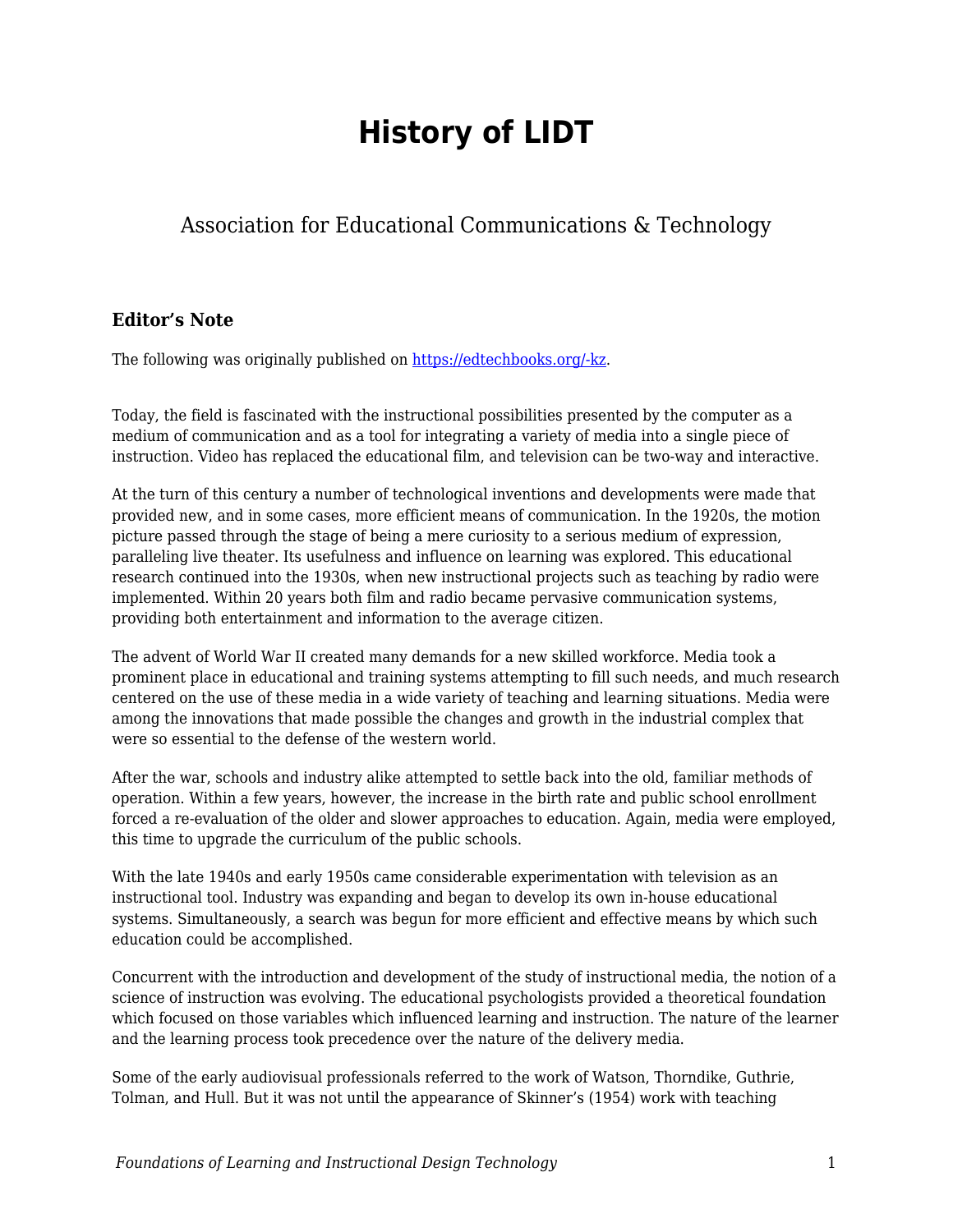machines and programmed learning that professionals in the field felt that they had a psychological base. Skinner's work in behavioral psychology, popularized by Mager (1961), brought a new and apparently more respectable rationale for the field. Lumsdaine (1964) illustrated the relationship of behavioral psychology to the field, and Wiman and Meierhenry (1969) edited the first major work that summarized the relationship of learning psychology to the emerging field of instructional technology. Bruner (1966) offered new insights that eventually led to broader participation of cognitive psychologists like Glaser (1965) and Gagné (1985). Today, the field not only seems convinced of the importance of the various aspects of cognitive processing of information, but is placing new emphasis upon the role of instructional context, and the unique perceptions and views of the individual learner.

Perhaps one of the most profound changes in instructional technology has come in the expansion of the arenas in which it is typically practiced. From its beginnings in elementary and secondary education, the field was later heavily influenced by military training, adult education, post-secondary education, and much of today's activity is in the area of private sector employee training. Consequently, there is increased concentration on issues such as organizational change, performance improvement, school reform, and cost benefits.

Use of the principles, products, and procedures of instructional technology, however, continue to be vital to school effectiveness, especially in times of school restructuring. In addition, the new technologies and new delivery media offer expanded ways of meeting the special needs of learners and schools.

Instructional technology, and instructional design procedures in particular, are also becoming more common in health care education, training, and non-formal educational settings. Each of these instructional contexts highlight the diverse needs of learners of many ages and interests, and of organizations with many goals. The many settings also provide laboratories for experimenting with and perfecting the use of the new technologies.

However, the disparate contexts also highlight a wide range of organizational, cultural, and personal values and attitudes. Cultures vary among the different communities, creating new issues and possibilities for new avenues of disciplinary growth and development.

The historical context which has surrounded the development of the field has implications that reach beyond the actual events themselves. This is equally true of the development of modern technology responsible for an increasing number of new media and new uses for existing media. Such developments have redirected the energies of many people, causing today's society to be much broader and richer than was ever contemplated in the early 1900s.

Prior to the twentieth century, the only formal means of widespread communication was the printing press. The technological developments since then have provided many different modes of expression, enabling ideas, concepts, and information gained from experience to be conveyed in ways and with contextual richness never before possible.

The unique means of expression that have expanded with each new medium have added new dimensions through which creative talents can be applied. For example, the photographic and cinematographic media have long been accepted as legitimate avenues for creative work in the arts, and television has provided new avenues for expanding views of society.

Still photography, motion picture photography, television, and the computer have proved to be excellent tools for a variety of academic endeavors. Historians consider film coverage of public events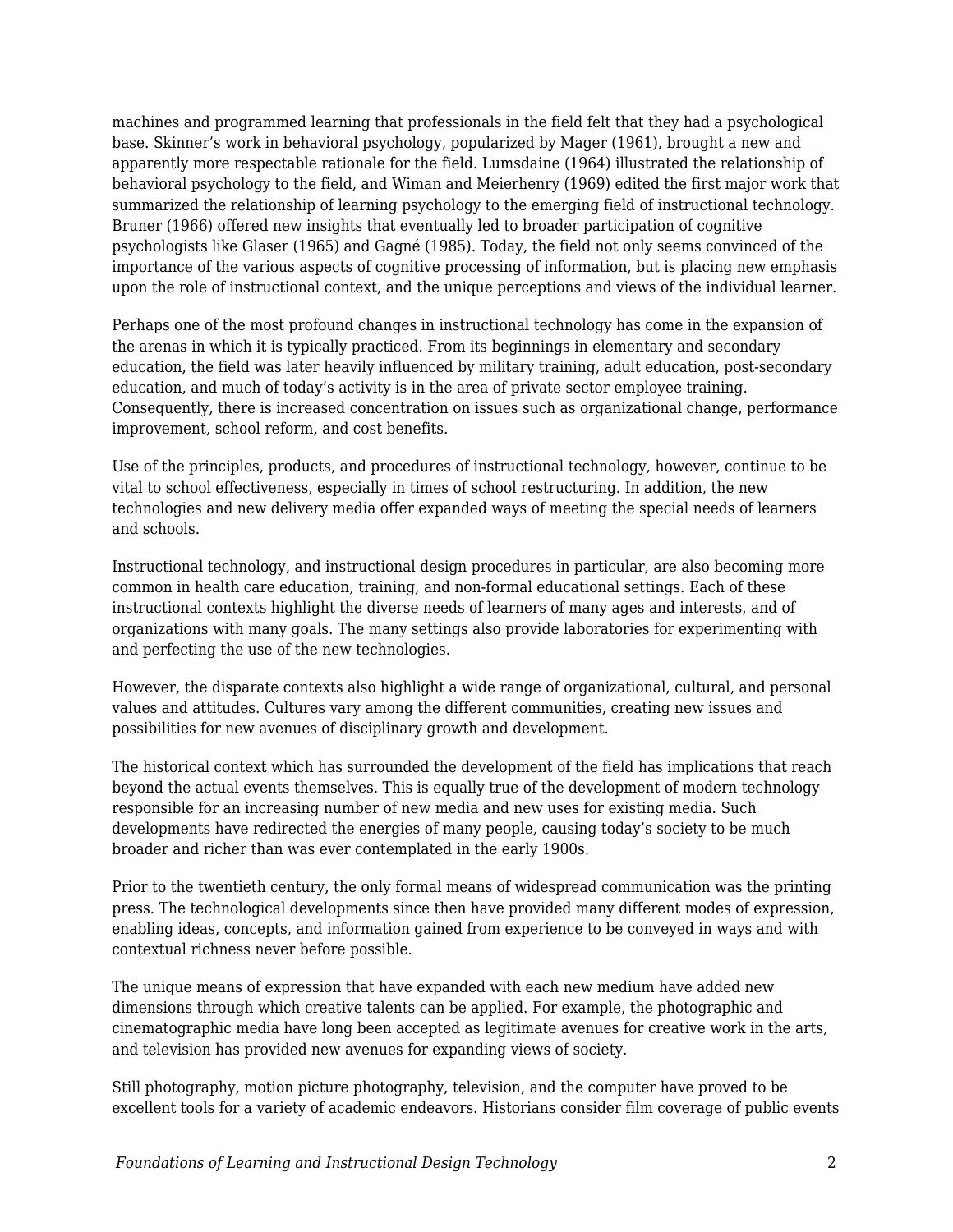to be important primary documentation. Psychologists now use film, computers, and interactive video to control experiences and to collect data on a wide variety of problems in human behavior. Medical researchers employ both color photography and color television in their studies. In fact, it would be difficult for modern scholars to maintain a position of leadership in their fields of investigation without the assistance from media that present day technology makes possible. Further, the future of humanity's understanding of the universe and the pursuit of greater self knowledge depends upon increasingly sophisticated applications and utilizations of these technologies.

Alternative modes for teaching and learning are most important in today's educational environment. Opportunities for self-directed learning should be provided by institutions of higher education. Other forms of alternative teaching and learning patterns which require increased student involvement and higher levels of learning (application, synthesis, evaluation) also rely upon media as an invaluable tool in the preparation of students.

Teaching and communication, though not synonymous, are related. Much of what the teacher does involves communication. From the spoken word to the viewing of the real world, directly or by means of some technological invention, communication permeates instructional activities.

Media, materials, and interactive technologies, though not the exclusive ingredients in learning, are an integral part of almost every learning experience. The raw materials for scholarship increasingly reside in these means. The scholarly experiences for the student can often be afforded only through these options. The young scholar, the college student, is a deprived scholar without access to these learning tools.

The scholar must have available all that modern technology can provide. Media, materials, and interactive technologies have a crucial role to play in any teacher education program if that program hopes to meet the needs of our dynamic, sophisticated world.

## **Application Exercise**

Think about the technology you are surrounded by every day (e.g. smartphones, tablets, digital assistants, wearable technology, VR/AR, etc.). Discuss how one or two of these technologies can be used in the field of instructional design or how they could have a future impact in the field.



Please complete this short survey to provide feedback on this chapter: <http://bit.ly/LIDTHistory>